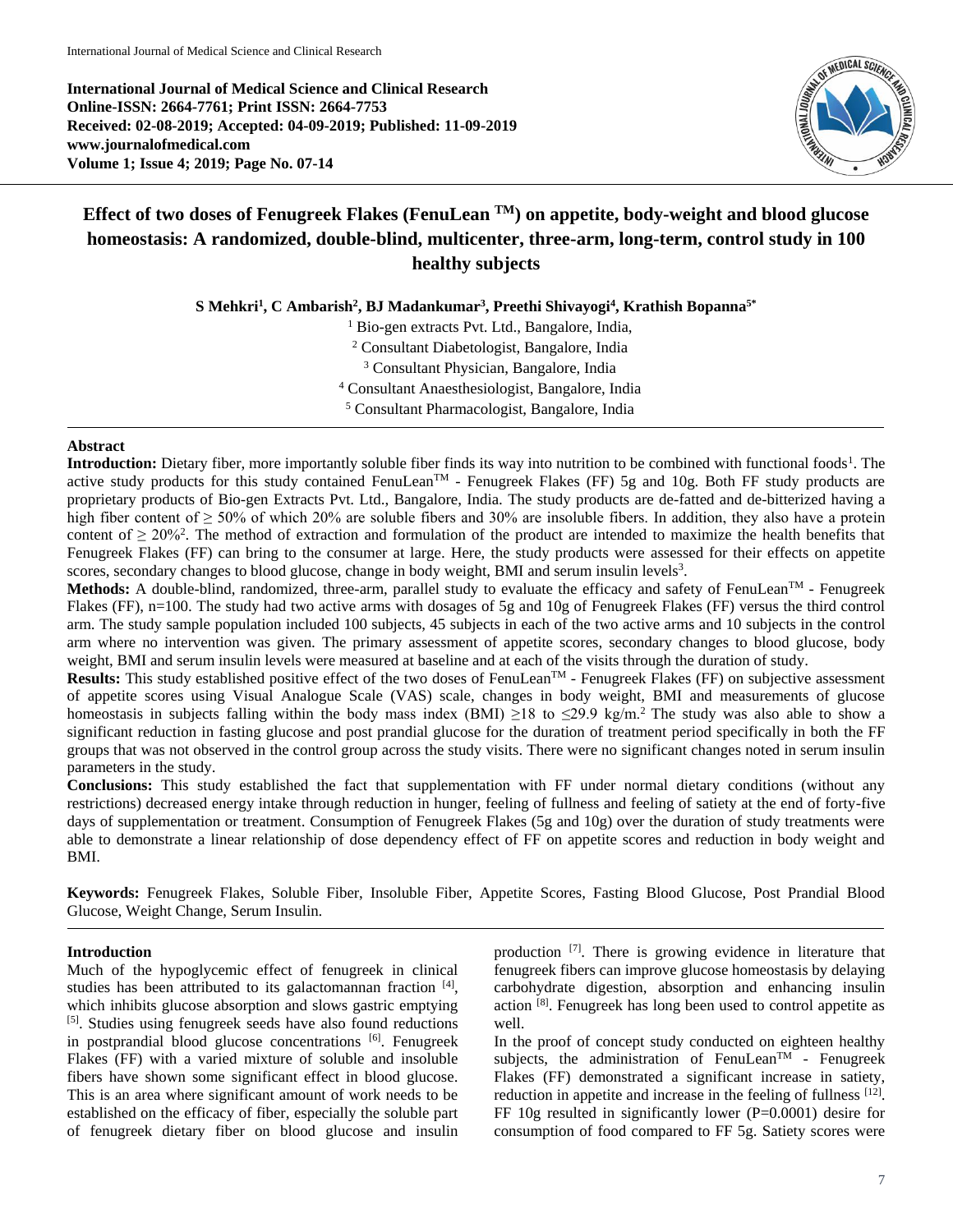found to be significantly high (P=0.0146) in FF 10g compared to FF 5g. The prospective consumption in FF 10g resulted in significantly lower scores (P<0.008) compared to FF 5g. Hunger scores were significantly reduced (P=0.0006) with FF 10g compared to FF 5g. Fullness scores were significantly greater ( $P=0.01$ ) with FF 10g compared to FF 5g. This study was a single daily administration study and the appetite scores were measured post meal to get both pre and post prandial measurements as well indicators that influenced future meals for one day [9].

The current pivotal study was conducted to reassess and reconfirm appetite scores when measured periodically at intervals of 15 days, three times over a period of forty-five days from the start day of treatment with FF 5g or FF 10g. The assumption was based on the hypothesis that large fiber(s) found in FF can lodge in the stomach to produce viscosity and reduced absorption of glucose, which may impact gastric emptying time. Delayed gastric emptying time may change appetite scores through the visual analogue scale associated with post prandial measures of appetite scores 10. FF may act as physiological obstacle to energy intake through at least three mechanisms: 1. FF may displace available calories and nutrients from the diet (reduced hunger, feeling of fullness and satiety) or 2. FF may help one to increase chewing (mastication), which limits intake by promoting the secretion of saliva and gastric juice, resulting in an expansion of the stomach (fullness) and increased satiety (desire to consume of food and prospective food consumption) or 3. FF may reduce the absorption of food and efficiency of the small intestine (satiation and satiety). In previous studies on obese patients, fenugreek seeds have shown significant efficacy on appetite control. Most of the studies carried out with fiber have been short-term interventions with fenugreek fiber including the study conducted on FenuLean  $TM$  ranging from one day to seven days interval interventions. The study design across majority of clinical studies with other fibers similar to FF, have been quite similar.

No other studies have established the ability of FF in modulating appetite scores and to have compared appetite scores over a period of time with a control. This study was unique wherein the study was conducted to align the ability of the FF as one of the key fibers in modulating or sensitizing the appetite scores (as an outcome measure of a double-blind study). This study investigated whether supplementation with FF under normal conditions without any food intervention had observed any changes in energy intake and/or hunger, feeling of fullness and satiety feelings at the end of forty-five days.

## **Methodology**

This study was conducted as a randomized, prospective, threearm, parallel group, multi-center double-blind long-term clinical study in adult subjects with BMI  $\geq$ 18 to  $\leq$ 29.9 kg/m<sup>2</sup>. The study involved one hundred subjects and was conducted in five visits over a period of forty-five days at two sites in Bangalore, India. Out of 100 subjects, 10 subjects were designated into the control arm, 45 subjects were in active arm one and 45 subjects were in active arm two. Subjects who consented to written informed consent forms were enrolled for screening procedures at visit 1. Subjects were assigned subject screening number (SSN) and underwent eligibility criteria

assessment. After clearing the eligibility criteria, subjects were randomized into control arm and two active arms to receive FenuLeanTM - Fenugreek Flakes (FF) either 5g or 10g in a ratio of 1:1 at visit 2. The subjects underwent various physical and biochemical tests (that included complete blood count, glycosylated haemoglobin, fasting blood sugar, postprandial blood sugar, serum insulin and urine routine analysis).

Subject (s) in the active and control arms were assessed on various parameters mentioned in the primary and secondary endpoints over visits 2, 3, 4 and 5 respectively. In order to assess subjective appetite sensations (that included hunger, fullness, satiety, desire to consume food and prospective need of food), visual analogue scales (VAS) were used. VAS scores were composed of lines (of varying length) with words anchored at each end, describing the extremes (that is, 'I have never been more-hungry'/'I am not hungry at all'). Subjects were asked to make a mark across the line corresponding to their feelings. Quantification of the scores was done by measuring the distance from the left end of the line to the mark <sup>[10]</sup>. These measures were important to evaluate the ability to subjectively assess the right measure to treatments and to objectively assess the outcomes to the study.

#### **Investigational Product**

FenuLean™ - Fenugreek Flakes is a proprietary ingredient of Bio-gen Extracts Pvt. Ltd., Bangalore, INDIA. The ingredient is derived from fenugreek seeds and is de-fatted and debitterized. Fenugreek Flakes (5g/10g) were consumed with water along with a regular breakfast. In this study we didn't mimic any standard breakfast as this was to simulate a normal daily routine. The composition of FenuLean™ remains the same as mentioned in the published pilot study  $[12]$ .

#### **Statistics**

Data analyses were performed using the following software: SAS® for Windows 95/NT (Version 9.1 or higher, SAS Institute, Cary, North Carolina, USA). Area under the curve (AUC) was calculated using trapezoidal rule using WinNonlin® software (Version 5.3). ANCOVA (Analysis of covariance) was performed for the primary variables using baseline as covariates else paired or independent t-test were performed between the treatments. AUC of the VAS satiety scores was calculated using trapezoidal rule. The baseline characteristics were compared among treatment groups. The baseline characteristics which were found to be significant between study groups were accounted in primary analysis model. For continuous variables (age etc.), data was summarized using number of subjects (N), mean, standard deviation (SD), median, minimum and maximum. For categorical variables, data was presented with the number of exposed subjects, number with percentage in various categories of the endpoint, where percentage was based on the exposed subjects. The descriptive variables (gender etc.) were evaluated using Cochran-Mantel-Haenszel test stratified by study center at 0.05 level of significance.

#### **Primary efficacy analysis**

Changes from baseline for all the primary endpoints such as satiety, fullness, hunger, desire to consume food and prospective food consumption VAS scores were evaluated to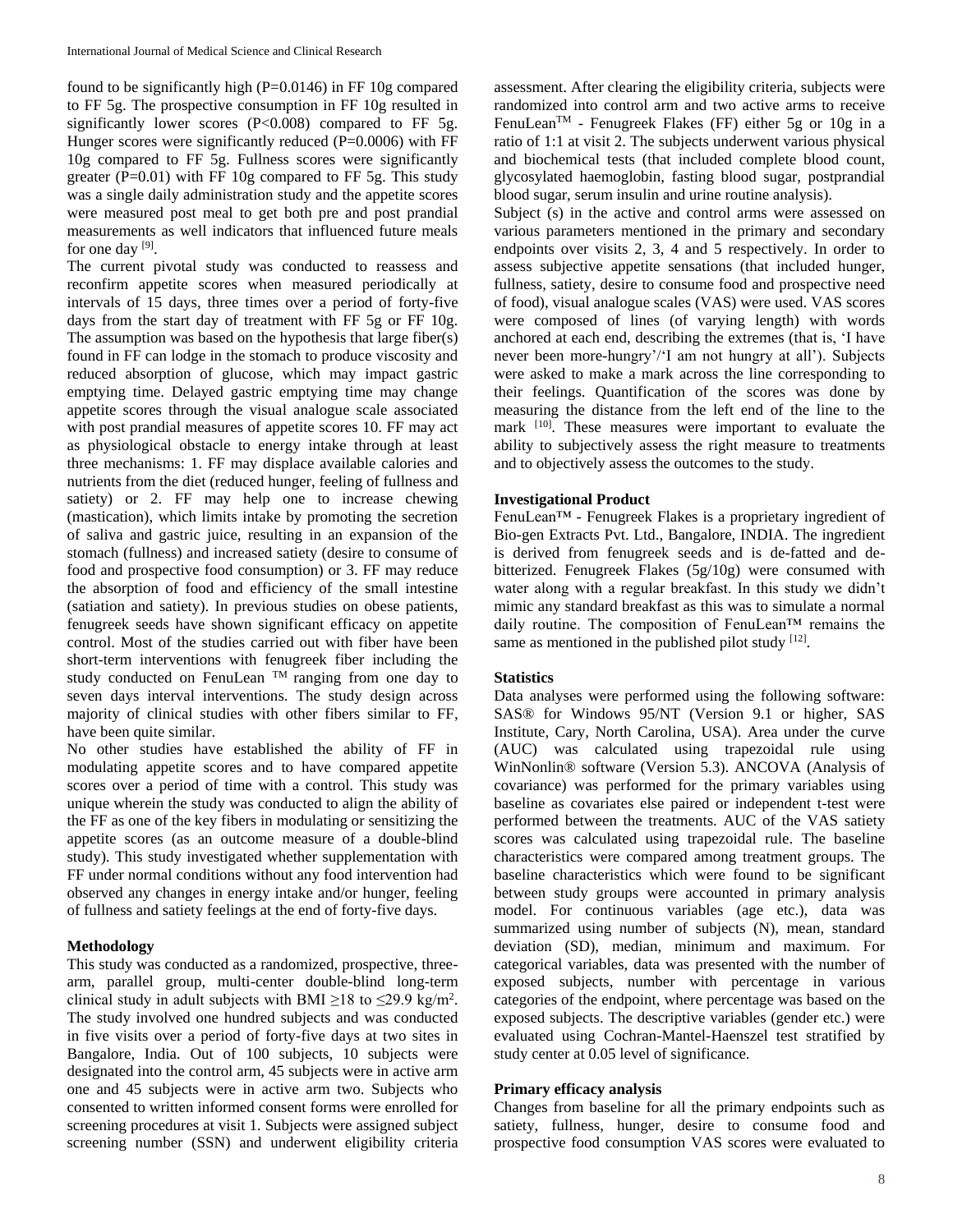assess the functional benefits of fenugreek flakes (FF). Descriptive statistics were performed. Sub group analysis was performed for 2 groups by treatment and the data is presented in appropriate charts. ANCOVA (Analysis of covariance) was performed for the primary variables using baseline as covariates else paired or independent t-test were performed between the treatments.

Satiety, fullness, hunger, desire to consume food and prospective food consumption Rating assessment VAS ratings were converted to a numerical score (0 to 100) from the farleft anchor of the scale. Peak scores (mm) as well as area under curve (AUC, mm\*h) were calculated. The cut-off for AUC was 3.5 hrs. AUC was calculated using the trapezoidal rule.

For satiety, ratings of 0 on the scales  $= I$  am completely empty. Ratings of  $100 = I$  cannot eat another bite. For hunger, ratings of  $0 = I$  am not hungry at all. Ratings of  $100 = I$  have never been more-hungry. For fullness, ratings of 0 on the scales  $=$  I am not at all full. Ratings of  $100 =$  I am totally full. For desire to consume food, ratings of 0 on the scales  $=$  I do have desire to eat. Ratings of  $100 = I$  do not have desire to eat food. For prospective consumption of food, ratings of 0 on the scales = I do like to eat. Ratings of  $100 =$  I do not like to eat

# **Secondary efficacy analysis**

Post consumption of the IP the effect of fenugreek fiber flakes on the BMI, body weight, blood glucose and serum insulin and organoleptic properties including visual, taste, smell and palatability of test products at each visit was compared by paired t-tests.

# **Results**

Figure 1, subjects treated with FF 10g significantly had lesser desire to consume food over the period of time. This was observed to be almost similar in all visits of the study as 15, 30 and 45 days. Lodged fibers (FF 10g) in the stomach may have delayed the absorption of glucose and thereby delayed the gastric emptying time. Delayed gastric emptying indirectly reduces desire to consume food and this was significantly

higher in the FF 10g group. FF at 5g had a similar profile like FF 10g (up to 60 mins), after which there was shift of appetite score to match the control arm throughout the observed time (upto 210 mins). There was no significant change observed in terms of desire to consume the next meal (post 60 mins) in FF 5g compared to 10g. However, there was a significant difference in subjects' desire to consume food amongst FF 10g group in comparison to that of FF 5 g and control groups.

At visits 3, 4 and 5, the profile of FF 5g matched with that of FF 10g (for the first 60 minutes) and then matched with the control arm in their response to prospective consumption of food. The mechanism of action of FF (irrespective of the dose) was similar, which was lodging of fibers in the stomach. At the onset of consumption of FF (both strengths), there was a lodging of material in the stomach and delayed absorption of glucose (period of 60 mins) which was quite different from the control arm. A fiber quantity (FF 5g) may not be sufficient to sustain (up to 210 mins) to produce similar duration of action as FF 10g. FF 10g had shown to produce significant reduction in desire to consume food or prospective consumption (though could be due to higher proportion insoluble fibers to soluble fibers) (Please explain this sentence. The relative proportion of soluble  $\&$  insoluble fibers is the same 20% & 30%). Ratio of higher insoluble fibers to soluble fibers may be required to produce pronounced reduced desire to consume food or prospective consumption of food at Visit 02.

Subjects treated with FF 10g significantly reduced prospective need for food (Figure 3). When measured over 210 mins (3.5 hrs); amount of food lodged in the stomach had not emptied in 3.5 hrs (post consumption) with FF 10g. This was observed on subjects treated throughout the study and when measured specifically on day 15, 30 and 45. This was quite different from that seen on subjects with FF 5g and control groups. Subjects on FF 5g showed prospective food consumption similar to FF 10 g (for the first 60 mins), while for the rest of the time until 210 mins, it had almost matched that of the control.



**Fig 1:** Mean AUC of desire to consume food score across visits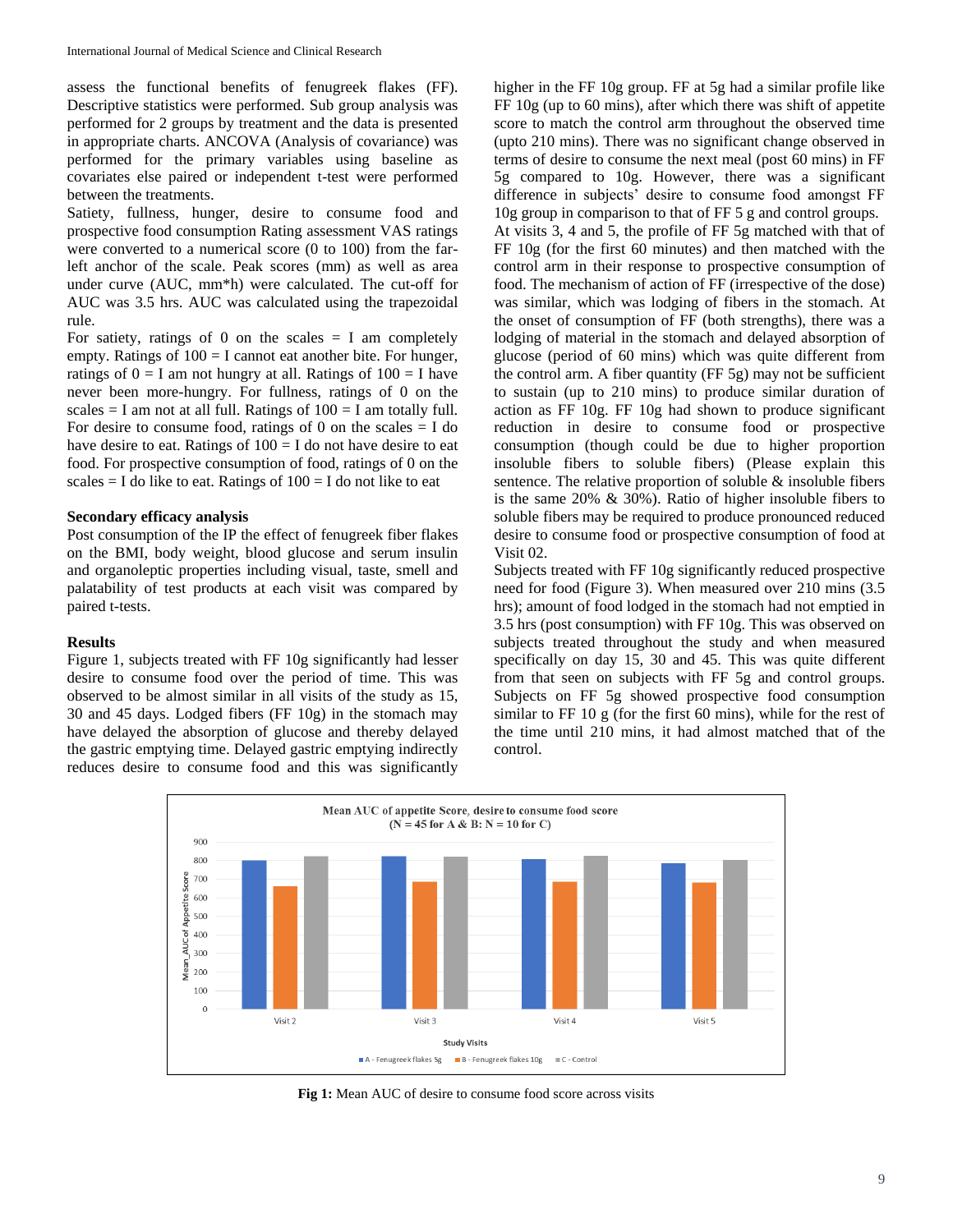Figure 1. In this graph, lower the AUC score better the efficacy and it clearly shows that FF 10g is better than both FF 5g & control. This is more or less the same across all the visits.



**Fig 2:** Mean AUC of hunger score across visits

Figure 2. In this graph, lower the AUC score better the efficacy and it clearly shows that FF 10g is better than both FF

5g & control. This is more or less the same across all the visits. Hunger scores have no bearing on the visits and it remained unchanged.



**Fig 3:** Mean AUC of prospective consumption score across visits

Figure 3. In this graph, lower the AUC score better the efficacy and it clearly shows that FF 10g is better than both FF 5g & control. This is more or less the same across all the

visits. Prospective need to consume food has not much changed across the visits However, it is interesting to note that FF 5g is almost similar to control.



**Fig 4:** Mean AUC of satiety score

Figure 4. In this graph, higher the AUC score better the efficacy and it clearly shows that FF 10g is better than both FF 5g & control. Satiety scores are higher amongst subjects who

has consumed FF 10g and it is seen across the visits. However, there are not many changes that can be observed amongst subjects who has consumed 5g when compared to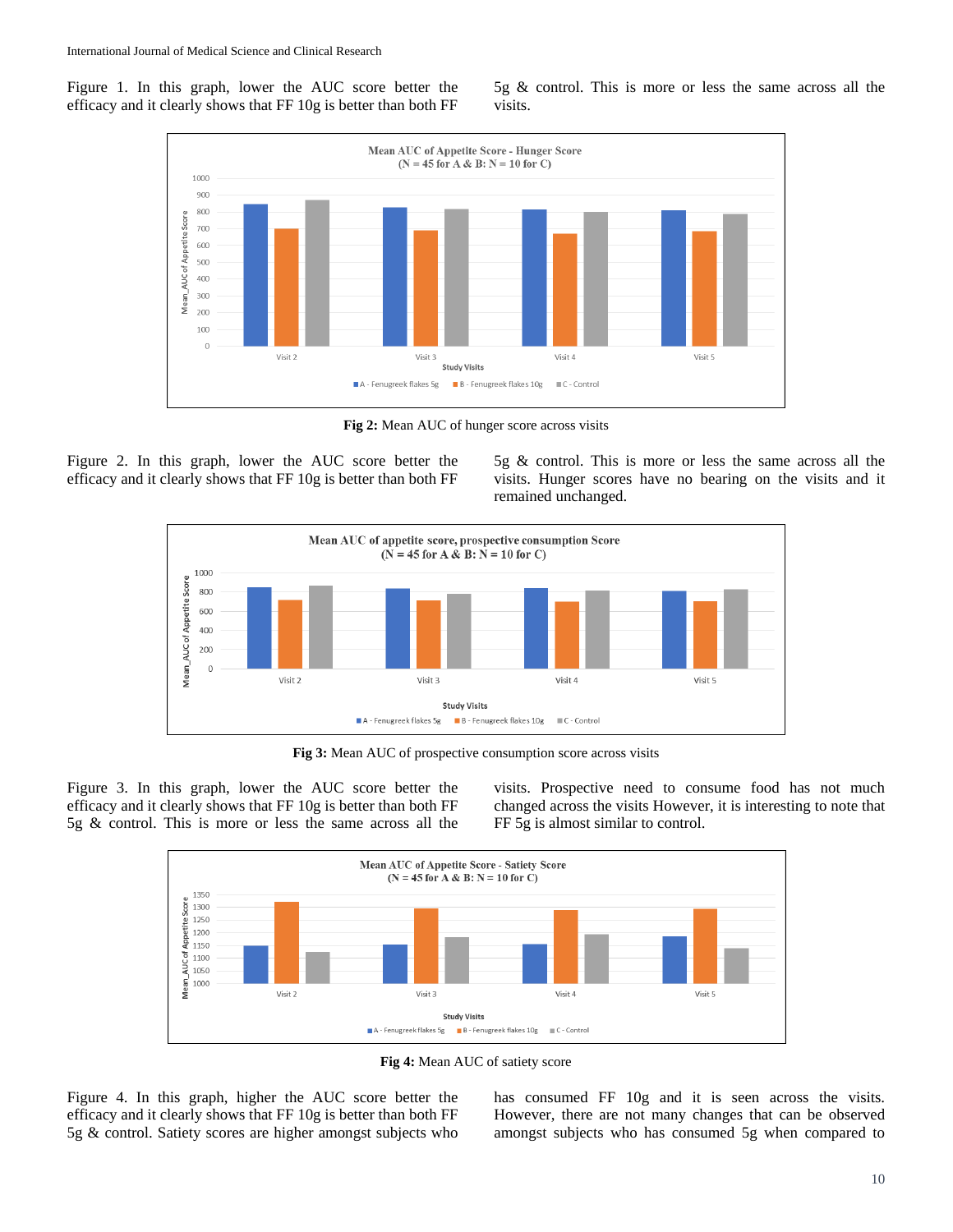# control in the different visits



**Fig 5:** Mean AUC of fullness score across visits

Figure 5. In this graph, higher the AUC score better the efficacy and it clearly shows that FF 10g is better than both FF 5g & control. This is more or less the same across all the visits. Feeling of fullness is not significantly observed in control or FF 5g dose.



**Fig 6:** Mean weight reduction in the treatment groups and control over a period of 45 days

In the above graph when compared to control in Visit 1 (FF 5g & 10g), at Visit 5 (FF 5g & 10g) body weight is significantly reduced (P<0.001) over a period of 45 days. There is a significant increase in body weight amongst control which

clearly demonstrates effect of FF 5g and 10g on body weight and how appetite scores have some significant effect on the changes in body weight and metabolic parameters.



\* ANCOVA Analysis

**Fig 7:** Change of BMI in the treatment groups and control over a period of 45 days.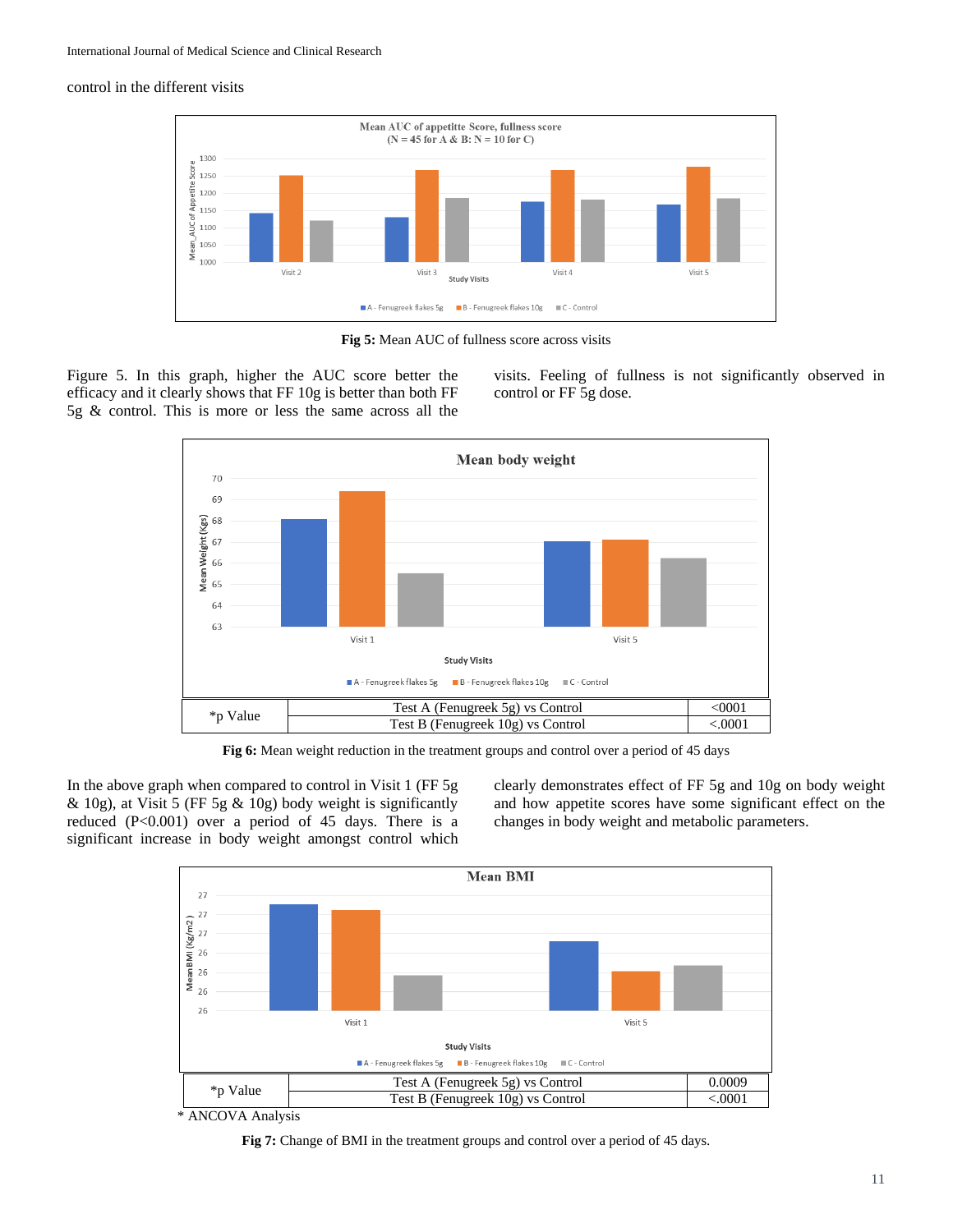In the above graph when compared to control in Visit 1 (FF 5g  $\&$  10g), at Visit 5 (FF 5g  $\&$  10g) BMI is significantly reduced  $(P=0.0009 \& P<0.0001)$  over a period of 45 days. There is a significant increase in BMI amongst control which clearly demonstrates effect of FF 5g and 10g on BMI and how appetite scores have some significant effect on the changes in body metabolic processes.

Body weight and body mass index (BMI) in Fenugreek 5g, 10g and the control arms were summarized by visit and treatment. Mean changes in body weight and BMI from baseline to end of treatment (EOT) were summarized and

compared between treatments using independent t-test with 5% level of significance. Data suggested that if the study was exposed to a longer treatment period, even further significant changes may be observed in body weight and BMI. In the control group, there was a significant increase in body weight. This clearly demonstrates the effect of FF 5g and 10g on BMI, especially acting through reduced appetite scores that could play a large part causing changes in the metabolic processes of the body. These indicators provided potential insight to look at this effect in long term consumption of FF.

|                             | <b>Baseline</b>           | <b>Baseline</b> | Visit 5       | Visit 5        |
|-----------------------------|---------------------------|-----------------|---------------|----------------|
| Treatment-A (Fenugreek 5g)  | FBS(mg/dL)                | PPBS (mg/dL)    | $FBS$ (mg/dL) | $PPBS$ (mg/dL) |
| N                           | 45                        | 45              | 45            | 45             |
| Mean                        | 90.36                     | 111.867         | 82.82         | 103.311        |
| <b>SD</b>                   | 10.11                     | 13.534          | 7.29          | 16.789         |
|                             | *p Value (Baseline vs V5) |                 | 0.0001        | 0.0092         |
|                             | <b>Baseline</b>           | <b>Baseline</b> | Visit 5       | Visit 5        |
| Treatment-B (Fenugreek 10g) | $FBS$ (mg/dL)             | PPBS (mg/dL)    | $FBS$ (mg/dL) | PPBS (mg/dL)   |
| N                           | 45                        | 45              | 45            | 45             |
| Mean                        | 92.82                     | 114.156         | 81.56         | 99.489         |
| SD.                         | 10.83                     | 18.211          | 6.77          | 15.250         |
|                             | *p Value (Baseline vs V5) |                 |               | < .0001        |
| Treatment-C (Control)       | <b>Baseline</b>           | <b>Baseline</b> | Visit 5       | Visit 5        |
|                             | $FBS$ (mg/dL)             | PPBS $(mg/dL)$  | $FBS$ (mg/dL) | PPBS $(mg/dL)$ |
| N                           | 10                        | 10              | 10            | 10             |
| Mean                        | 94.40                     | 111.600         | 87.40         | 107.700        |
| <b>SD</b>                   | 9.78                      | 15.672          | 10.20         | 20.407         |
| *p Value (Baseline vs V5)   |                           |                 | 0.1346        | 0.6375         |

| Table 1: Fasting Blood Sugar (FBS) & Post Prandial Blood Sugar (PPBS) in the treatment groups and control over visits (1 vs 5) |  |  |  |
|--------------------------------------------------------------------------------------------------------------------------------|--|--|--|
|--------------------------------------------------------------------------------------------------------------------------------|--|--|--|

\* ANOVA Analysis

Table 1. shows the effect of FF in comparison to control groups on the blood levels of glucose both at baseline and in Visit 5. Fasting blood glucose (FBS) is reduced significantly in FF 5g (P=0.0001) and FF 10 g (P<0.0001) between the two visits on Visit 1 and Visit 5. This difference is not observed in the control group when the measures of FBS were done on Visit 1 and Visit 5. The effect of FF on FBS is profoundly observed in higher doses compared to lower doses, which also establishes the theory of dose dependency in controlling glucose levels. FF (5g/10g) is able to show reduction in fasting glucose and some inherent effects on glucose metabolism which is reported in literature.

Post prandial blood glucose (PPBS) is reduced significantly in FF 5g (P=0.0092) and FF 10 g (P<0.0001) between the two visits on Visit 1 and Visit 5. This difference is not observed in the control group when the measures of PPBS were done on Visit 1 and Visit 5. PPBS is an important indicator to assess surge of glucose levels (changes post consumption of a meal)

and its effect on serum insulin levels10. Effect of FF on PPBS (like FBS) is dose dependent and at higher strength (FF 10g) produced significant reduction in PPBS levels. All the subjects in the study had impaired glycosylated haemoglobin who may have had higher BMI (>25) with no other metabolic aberrations. This also establishes the fact that these actions are beneficial and shows how the reduction in glucose reabsorption and appetite scores is correlated. Effect on PPBS is absent in the control arm of the study across the visits.

Table 2. shows effect of treatment and control arm on serum insulin at baseline (both at 1 and 120 mins) at Visit 1 and Visit 5. There are no significant differences observed in serum insulin from visit 1 and 5. Serum insulin is not impacted by treatment or by time (pre and post consumption of FF). Insulin changes and its impact on glucose levels are important today in dietary modifications especially in non-diabetes subjects with a BMI of over 25.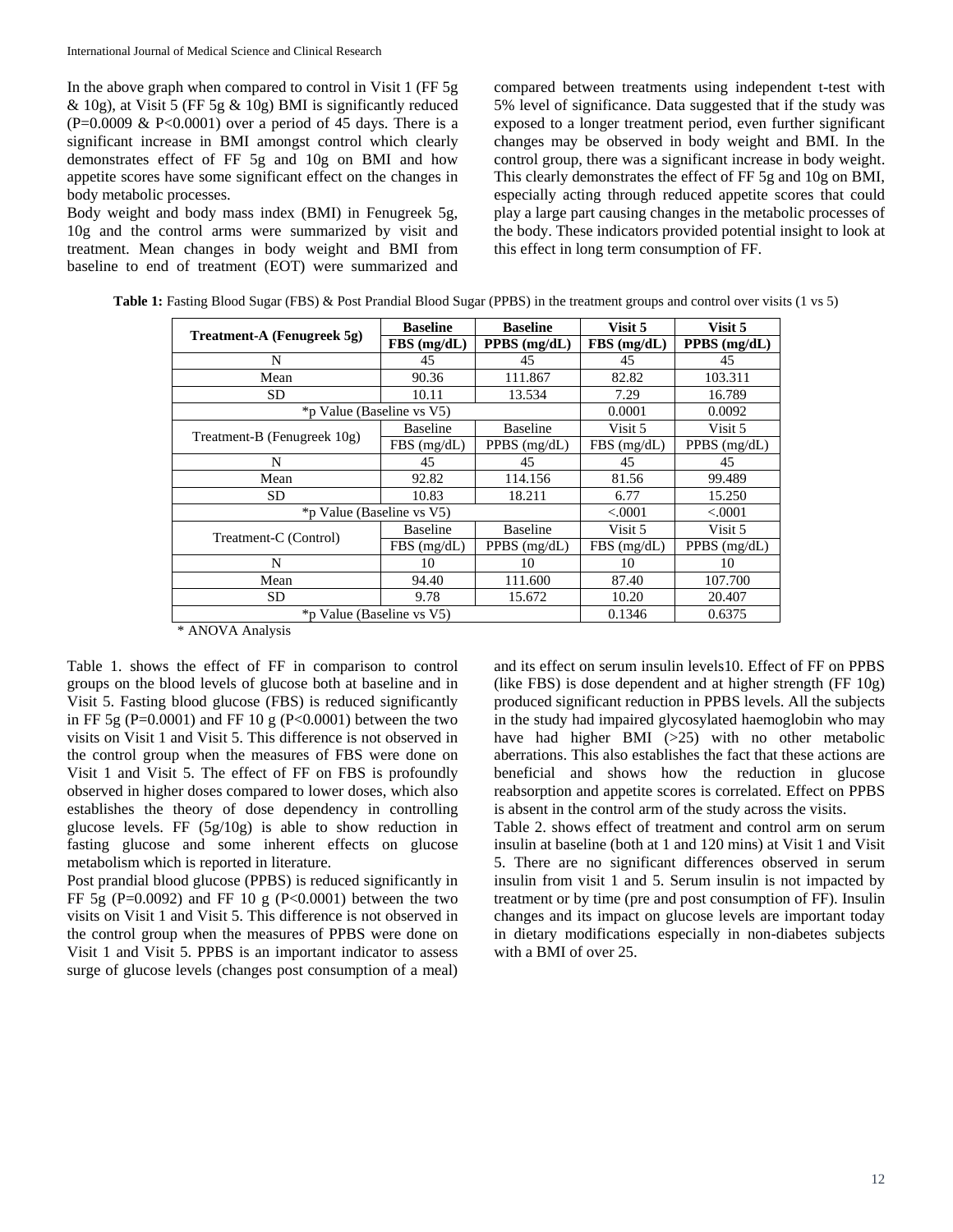|                                       | <b>Baseline</b>                      | <b>Baseline</b>                                           | Visit 5                              | Visit 5                                                   |
|---------------------------------------|--------------------------------------|-----------------------------------------------------------|--------------------------------------|-----------------------------------------------------------|
| <b>Treatment-B</b><br>(Fenugreek 10g) | <b>Serum</b> insulin<br>$(\mu U/ml)$ | Post meal<br>$(at 120 min)$ serum<br>insulin $(\mu U/ml)$ | <b>Serum</b> insulin<br>$(\mu U/ml)$ | Post meal<br>$(at 120 min)$ serum<br>insulin $(\mu U/ml)$ |
|                                       | 45                                   | 45                                                        | 45                                   | 45                                                        |
| Mean                                  | 16.29                                | 30.447                                                    | 21.42                                | 32.362                                                    |
| SD                                    | 10.73                                | 18.931                                                    | 13.25                                | 27.195                                                    |
|                                       | *p Value (Baseline vs V5)            |                                                           | 0.0465                               | 0.6991                                                    |

|                                      | <b>Baseline</b>                      | <b>Baseline</b>                                         | Visit 5                              | Visit 5                                                   |
|--------------------------------------|--------------------------------------|---------------------------------------------------------|--------------------------------------|-----------------------------------------------------------|
| <b>Treatment-A</b><br>(Fenugreek 5g) | <b>Serum</b> insulin<br>$(\mu U/ml)$ | Post meal<br>(at 120 min) serum<br>insulin $(\mu U/ml)$ | <b>Serum</b> insulin<br>$(\mu U/ml)$ | Post meal<br>$(at 120 min)$ serum<br>insulin $(\mu U/ml)$ |
|                                      | 45                                   | 45                                                      | 45                                   |                                                           |
| Mean                                 | 19.71                                | 29.640                                                  | 20.76                                | 33.749                                                    |
| SD.                                  | 17.75                                | 19.705                                                  | 18.06                                | 29.769                                                    |
|                                      | *p Value (Baseline vs V5)            |                                                         | 0.7822                               | 0.4421                                                    |

|                          | <b>Baseline</b>                      | <b>Baseline</b>                                         | Visit 5                              | Visit 5                                                   |
|--------------------------|--------------------------------------|---------------------------------------------------------|--------------------------------------|-----------------------------------------------------------|
| Treatment-C<br>(Control) | <b>Serum</b> insulin<br>$(\mu U/ml)$ | Post meal<br>(at 120 min) serum insulin<br>$(\mu U/ml)$ | <b>Serum</b> insulin<br>$(\mu U/ml)$ | Post meal<br>$(at 120 min)$ serum insulin<br>$(\mu U/ml)$ |
|                          | 10                                   | 10                                                      | 10                                   | 10                                                        |
| Mean                     | 14.24                                | 45.940                                                  | 15.36                                | 53.550                                                    |
| <b>SD</b>                | 10.74                                | 28.848                                                  | 10.34                                | 41.225                                                    |
|                          | *p Value (Baseline vs V5)            |                                                         | 0.8149                               | 0.6382                                                    |

## **Discussion**

Most of the studies carried out with fibers have been shortterm interventions of only one day and not more than one week, like in some other similar fiber(s) such guar gum or psyllium seeds <sup>11-13</sup>. There were some changes in the outward explicit actions of FF 5g and FF 10g when compared to control. Reactions observed initially were the same for both treatment groups for the initial sixty minutes, however eventually the load bearing effects was exhibited by the lodging of polysaccharides in the stomach. Polysaccharides are primary material in FF (in form of soluble or insoluble fibers) and they have different actions post sixty minutes, where they start to disintegrate and take the further course of action through the alimentary canal. FF 10g may produce additional viscous fibers in comparison to FF 5g that may be useful as they prolong the intestinal phase of nutrient digestion and absorption  $13$ . This suggested that there is a longer time over which the macronutrients can interact with the preabsorptive mechanisms of satiation and satiety, as well as prolong the time course of post-absorptive signals, impacting both desire to consume food and prospective need to consume food which together makes the appetite score. It is thought to impact satiation - the satisfaction of appetite during feeding that marks the end of eating (fullness) and satiety (inhibition of hunger as a result of having eaten) because of their properties of adding bulk (satiation) and producing viscosity (satiety).

FF 10g may be associated with increased effort and/or time of mastication because of higher insoluble fibers, which leads to increased satiety through a reduction in rate of ingestion. This would lead to fullness as shown in various visits across the study over a period of forty-five days. Lodged fibers mixed

with saliva and gastric juice in the stomach may have delayed glucose absorption and reduced gastric emptying time, bringing down the future intake or delay in preparing for the next meal <sup>12</sup>. It is the time taken by the fiber to produce the necessary bulking and viscosity enhancing properties important to produce changes measured through appetite scores <sup>14</sup>.

The study clearly demonstrated that body weight significantly reduced (P<0.001) in the active arms over a period of fortyfive days in comparison with the control arm. There was an increase in body weight noted amongst the control group of subjects, clearly demonstrating the effect of FF 5g and 10g on body weight and also that appetite scores had significant effects on the changes in body weight and metabolic parameters. BMI (P<0.001) was significantly reduced over a period of forty-five days in comparison to that in the control arm. Fasting blood glucose (FBS) was reduced significantly in FF 5g (P=0.0001) and FF 10 g (P<0.0001) between the two visits (Visit 1 and Visit 5). However, this difference in FBS was not observed in the control group at Visit 1 to Visit 5.

The effect of FF on FBS was more profoundly observed in higher doses compared to lower doses which also established the theory of dose response relationship on controlling glucose levels. It also establishes the fact that FF of both strengths was able to show reductions in fasting glucose. FF may also reduce gastric emptying and/or slows energy and nutrient absorption, leading to lower postprandial glucose and maintaining possible insulin levels. It was interesting to note the change in serum glucose levels both before and after meals had no impact on insulin levels which is important, further establishing the fact that FF does not cause secretion of insulin either that could influence the glucose metabolism. FF is